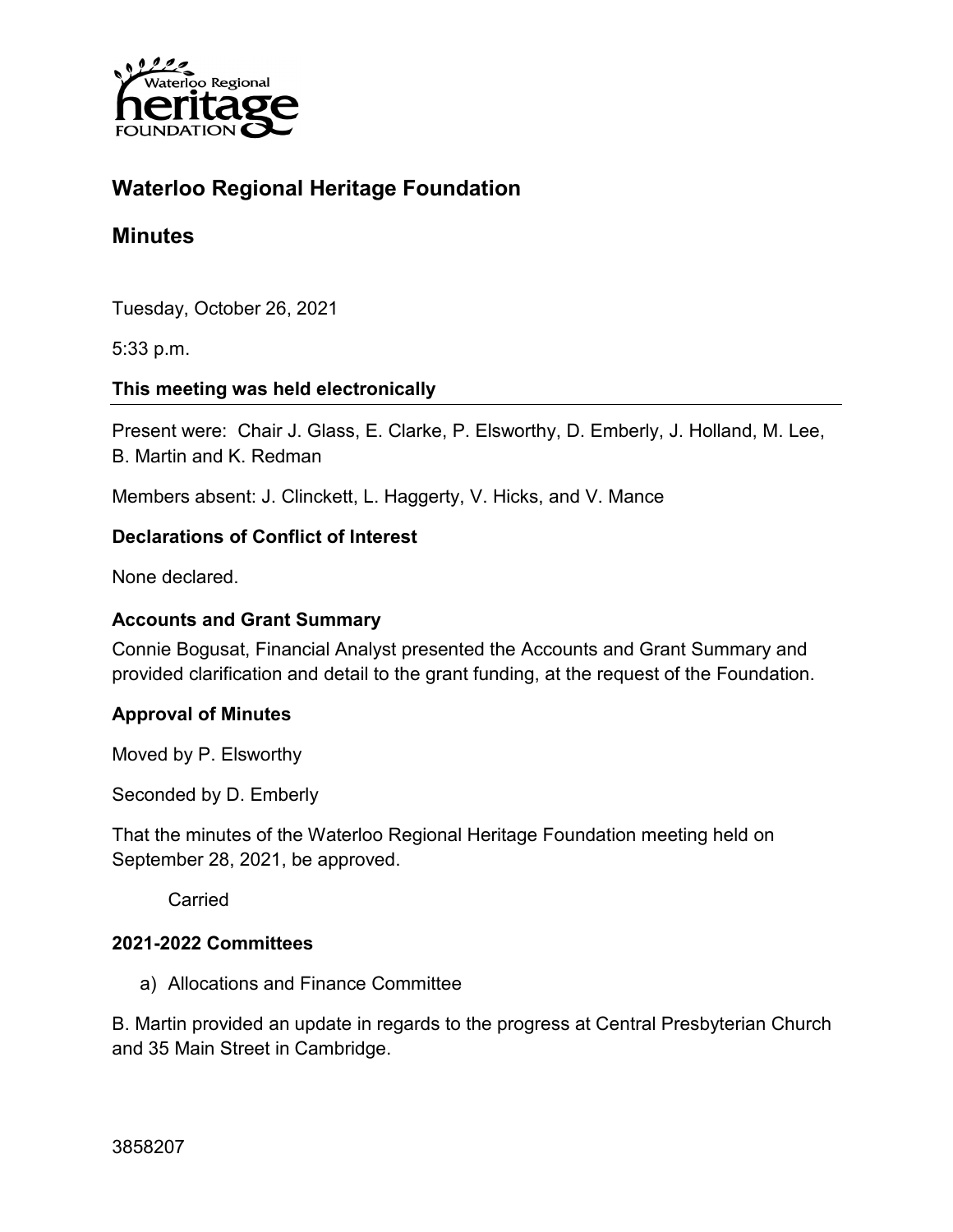J. Glass updated the Foundation that the application for the Mel Brown Project is on hold for approximately 6 months and that the invoicing for the Stephen Young production and the property at 23 Roland Street, Kitchener have been approved.

The Foundation discussed various ways to increase signage and recognition during, and after, the construction process. The Foundation decided that the Heritage Advisory and Communications committee could look at ways to enlarge, increase and promote Foundation recognition and promotion.

- b) Heritage Advisory and Communications Committee
	- i. Roles and Responsibilities

J. Glass provided an overview of the roles and responsibilities and emphasized the need for volunteers on the committee. It was noted that there are various areas that need to be addressed such as awards management and Foundation promotion and recognition.

B. Martin and J. Holland volunteered to join D. Emberly, and J. Glass on the committee.

ii. Nomination of a new Committee Chair

The Chair will be determined between the new committee members at their next meeting.

### **Other Business**

a) Policy Proposal

B. Martin and M. Lee provided an overview of the proposed policy for property grants and requested that feedback be provided to them in advance of the next meeting.

The Foundation discussed expanding the policy to other grants and the feasibility of utilizing community engagement in regards to the policy development.

It was noted that the technical component of the policy would subject to approval from the Foundation and has specific requirements; however, the public benefit discussion within the policy could be opened up to a broader group.

It was determined that the policy working group will review the policy and determine which aspects could be open to community engagement and will bring forward their recommendation(s) for the November meeting.

b) Foundation Secretary Update